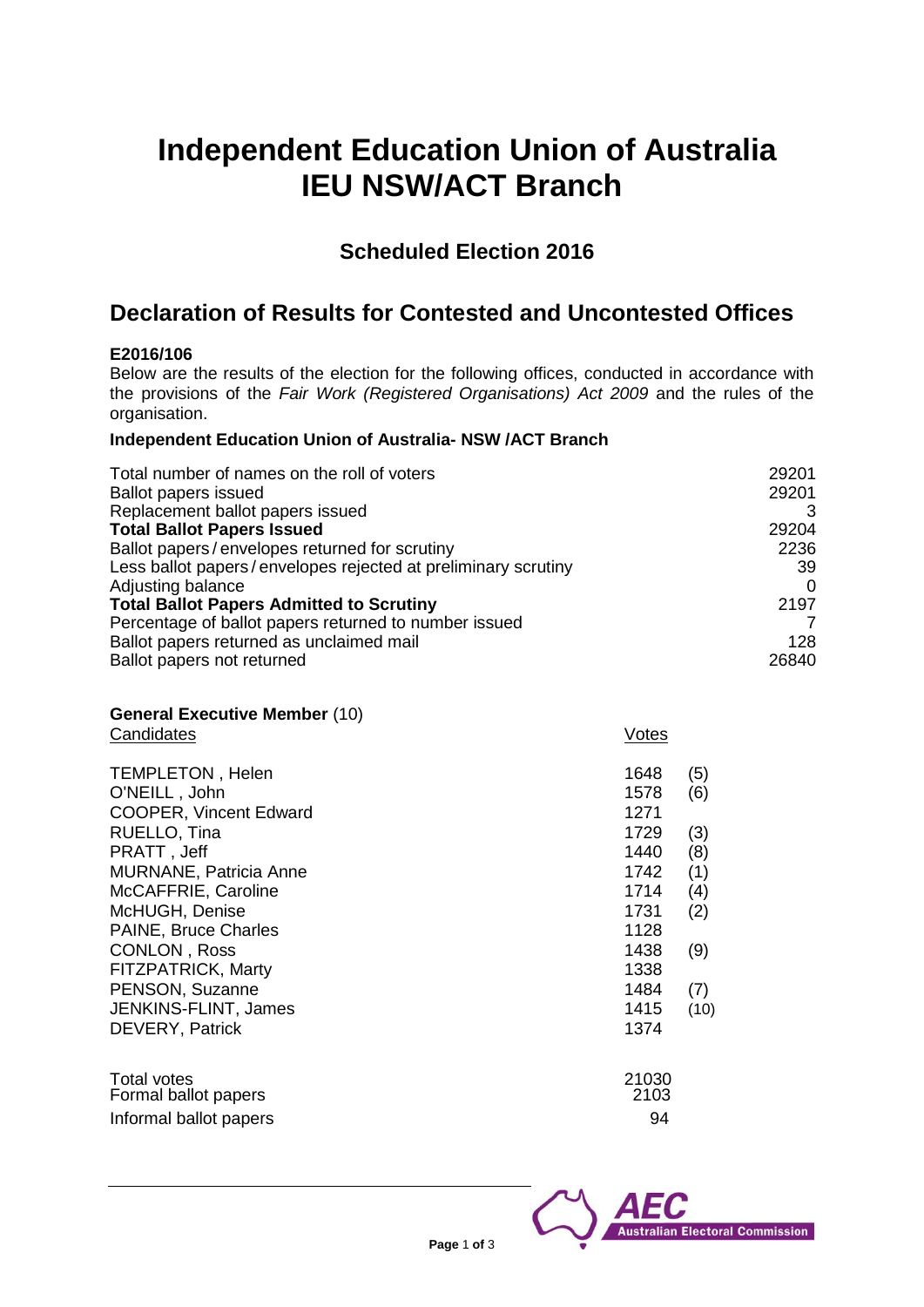I declare Helen Templeton, John O'Neill, Tina Ruello, Jeff Pratt, Patricia Anne Murnane, Caroline McCaffrie, Denise McHugh, Ross Conlon, Suzanne Penson and James Jenkins-Flint elected.

#### **President**

**Candidates** WILKINSON, Christine Joy

I declare Christine Joy Wilkinson elected.

#### **Vice-President** (5)

**Candidates** 

BAKER, Bernadette COLLINS, Carolyn CONNELL, Gabrielle GLASE, Louise GODFREY, Leah

I declare Bernadette Baker, Carolyn Collins, Gabrielle Connell, Louise Glase and Leah Godfrey elected.

**Financial Officer** (2)

**Candidates** 

MacTAVISH, Marie MOORE, Peter Anthony

I declare Marie MacTavish and Peter Anthony Moore elected.

#### **Branch Secretary**

**Candidates** QUESSY, John David

I declare John David Quessy elected.

### **Branch Deputy Secretary**

**Candidates** TAYLOR, Gloria Ann

I declare Gloria Ann Taylor elected.